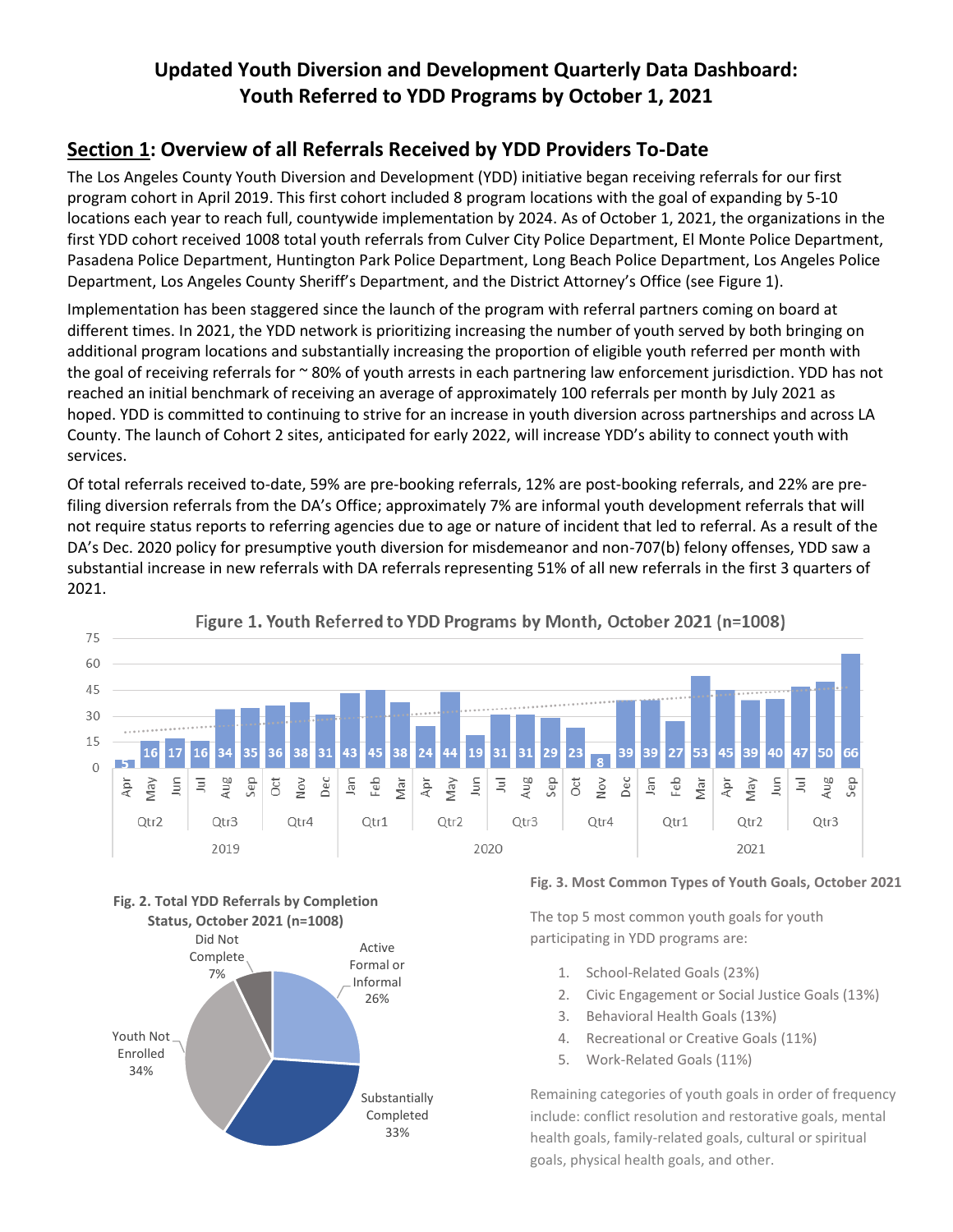### **Section 2: Demographic Information for Youth Formally Referred to Diversion**

Nationwide trends show that Black youth are consistently more likely than their peers to be arrested and less likely to be referred to diversion programs. Black youth are disproportionately arrested in Los Angeles County—youth arrests reported in recent years are consistently about 62% Hispanic/Latinx, 24% Black/African American, 10% White, and 4% Asian/Pacific Islander or "Other." YDD works to reduce the disproportionate arrest of Black youth and advance equitable access to community alternatives to justice system involvement by ensuring that youth are not disproportionately excluded from diversion referral, enrollment, or completion by race, age, or gender (Figures 4-6).



### **Section 3: Incident Data for Youth Formally Referred to Diversion**

The majority of referrals to YDD programs are the result of law enforcement stops at school or in the community (Figure 7). Although some providers have established relationships with local schools, the YDD network will be supported by the Youth Justice Reimagined initiative to develop a concrete plan in 2021 to better collaborate with schools to reduce school-based arrests. We also hope to finalize an assessment of current capacity and needs related to reducing arrests and increasing referrals to supportive alternatives for youth living in group homes.

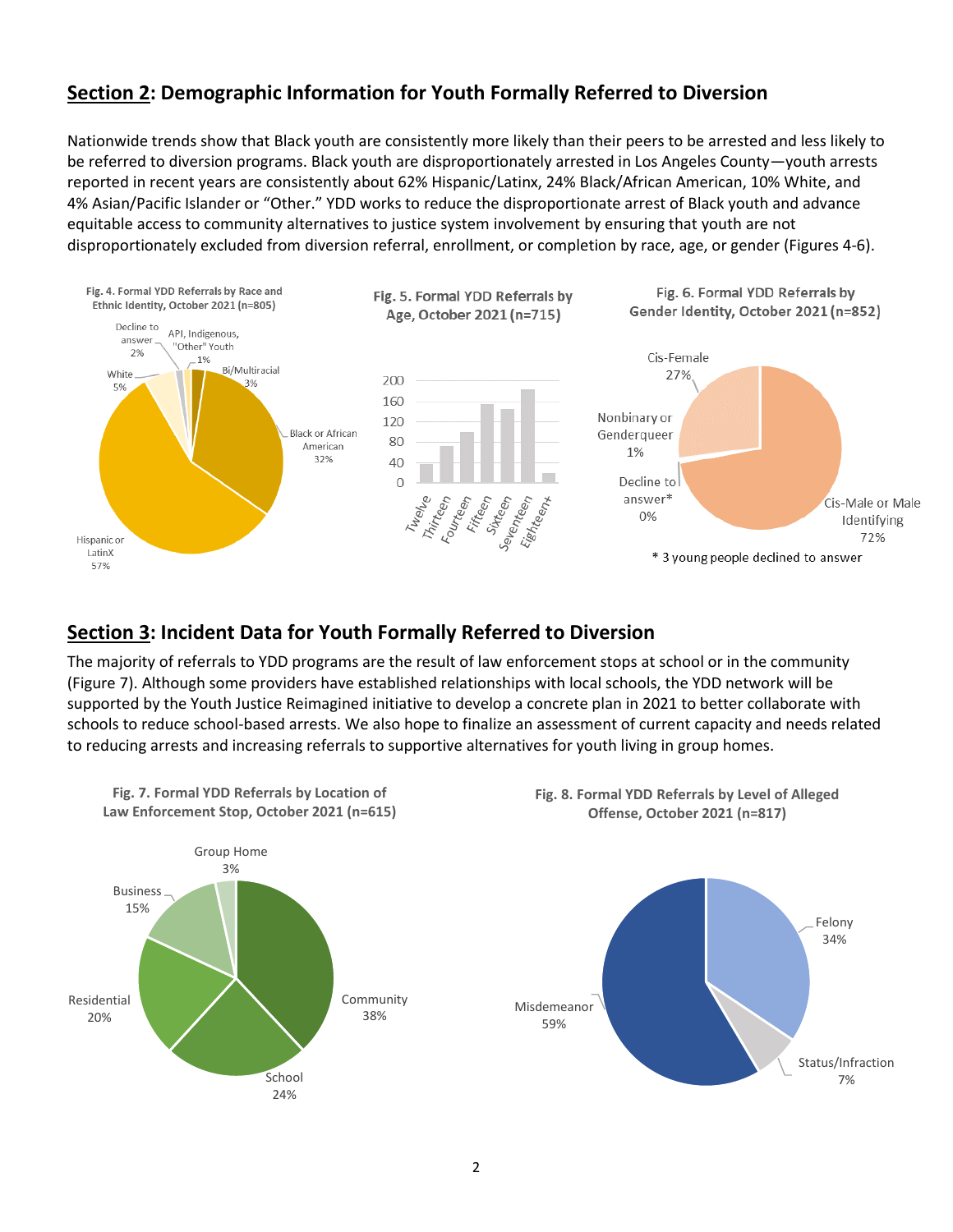Of youth formally referred to diversion so far, 34% have been referred for alleged felonies and 59% have been referred for alleged misdemeanors (Figure 8). Although the percentage of referrals for alleged felonies is promising, referrals for low-level misdemeanor and status offenses or infractions are not currently aligned with YDD policy guidelines. YDD staff is working with program leadership and law enforcement leadership to transition referrals for alleged status offenses and misdemeanor petty theft offenses to the informal rather than formal participation status in alignment with the YDD model's implementation and data sharing guidelines (Figure 9).



YDD has been working to include comparison data for young people who are not referred to diversion across program locations. YDD initially planned to have complete comparison data by this quarter's dashboard, however we still do not have full comparison data for young people who are not referred to diversion across program locations. YDD is commited to providing complete comparison data to better contextualize the youth diversion landscape across Los Angeles County and is building data sharing agreements with law enforcement partners.

## **Section 4: Connections to Activities and Services and Progress Over Time**

The most common categories of activites and services included in individualized YDD programs based on youth needs and goals so far have been: 1) school-related support (including tutoring and educational rights advocacy), 2) restorative and transformative practices (including conflict resolution and civic engagement / social justice), 3) recreational and arts activities (including dance classes and connections to local sports), and 4) work-related support (including employment and career development).





When asked about their level of satisfaction with the YDD program during their exit interview, 87.3% of youth have shared that they are satisfied with the program. On average, participants have shown increases in their protective factors across the board over the course of their participation, increasing the average score across the board from an average of 5 to an average of 6 where 1 is strong disagreement and 7 is strong agreement (Figure 10).